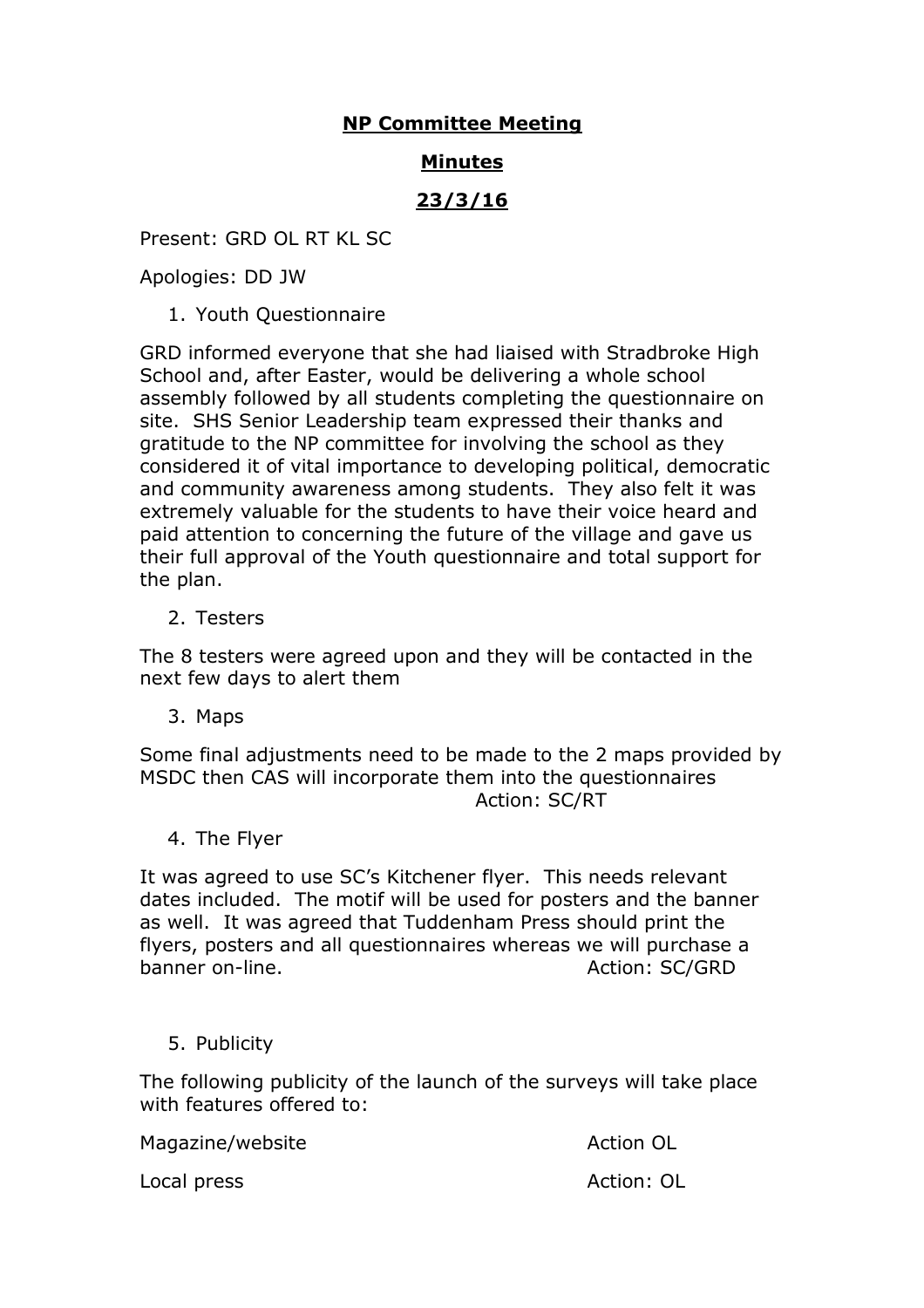Radio Stradbroke Action: OL Facebook **Action: RT** Action: RT

#### 6. Distribution Schedule

| Mon April 4            | All copy to printers                     |
|------------------------|------------------------------------------|
| April 16/17            | Flyers distributed to all households     |
| April 21               | Announcement at Stradbroke cinema        |
| April 23/24            | Questionnaires issued to all households  |
| April 28 <sup>th</sup> | Helpdesk at courthouse/library (am)      |
| April 30 <sup>th</sup> | Helpdesk at courthouse/library/SPAR (am) |
| May 7/8                | Completion/return of questionnaires      |

#### 7. Business Questionnaire

We shall identify local businesses from the web-site and deliver these in person on April 20/21/22

## 8. Assistance

We shall send an email invitation to all original interested volunteers for assisting with:

Questionnaire delivery – household and business

Helpdesks

Data entry

Promotion in clubs/societies

A meeting to be called for all volunteers on Tuesday, April 19<sup>th</sup> 7.30pm for clear instructions and co-ordination of strategy.

Action: GRD

9. Parish Council

OL will be asking for as many councillors to become involved as possible in this very important stage of the NP. Final and full copies of the questionnaires will be sent to councillors after the minor amendments but prior to printing. There had been no responses to